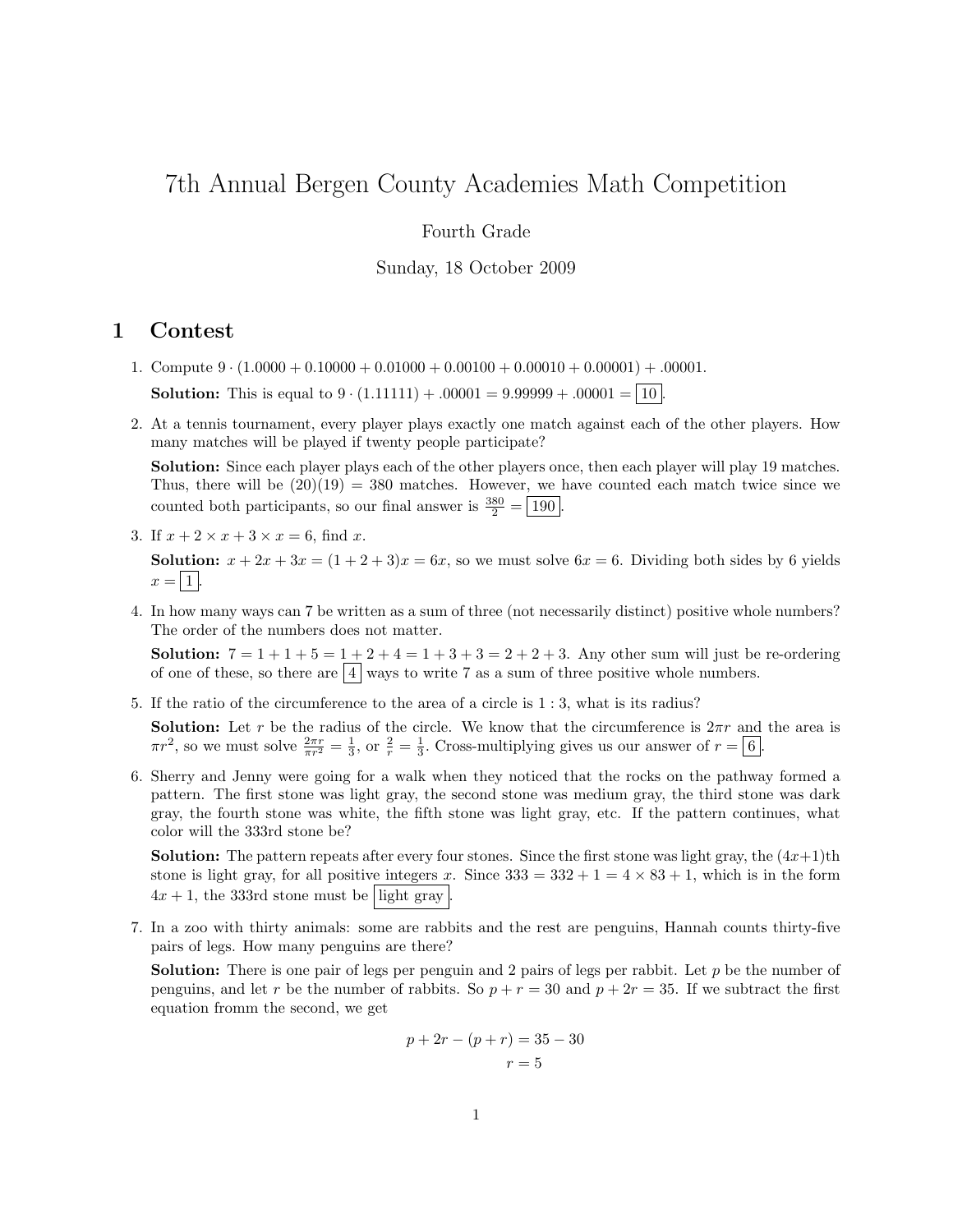Plugging that into the equation  $p + r = 30$ , we find that  $p = 25$ , and there are  $\boxed{25}$  penguins.

8. A hamburger costs \$5.95 and a soda costs \$2.55. In cents, how much does Kun-soo pay to buy two hamburgers and two sodas?

Solution: It is clear that a hamburger costs 595 cents and a soda costs 255 cents. The problem requires us to compute  $(2)(595) + (2)(255) = 1190 + 510 = |1700|$  cents.

9. If  $a + b + c = 5$  and  $2 \times a + 2 \times b + c = 8$ , what is the value of c?

**Solution:** Subtracting the first equation  $(a + b + c = 5)$  from the second equation  $(2a + 2b + c = 8)$ results in  $a + b = 3$ . Looking at the first equation again, we have

$$
a+b+c=5
$$

$$
(a+b)+c=5
$$

$$
3+c=5
$$

which gives us the desired answer of  $c = \boxed{2}$ .

10. The Bergen County Academies math test has fifty problems and lasts one hour and thirty minutes. If Bob decides to spend the same amount of time on each problem, how many minutes will he spend on problem 42?

**Solution:** With 90 minutes (one hour is 60 minutes, so an hour and thirty minutes is  $60 + 30 =$ 90 minutes) and fifty problems he must spend  $\frac{90}{50} = \frac{9}{5}$  $\frac{5}{5}$  minutes per problem. Hence he spends

$$
\frac{9}{5} = 1\frac{4}{5} = 1.8
$$
 minutes on problem 42.

#### 11. Evaluate  $12 + 34 \times 56$ .

**Solution:** This can all be done by hand:  $34 \cdot 56$  is 1904. Add 12 to get 1916.

12. David and Zuming are dividing thirty apples. David only wants a multiple of two apples while Zuming only wants a multiple of three apples. Each wants at least one apple. How many ways can they divide the apples amongst themselves so that no apples are left over?

**Solution:** Let x and y be positive integers, let  $2x$  be the number of apples that David gets, and let 3y be the number of apples that Zuming gets. Then

$$
2x + 3y = 30
$$
  

$$
2x - 2x + 3y = 30 - 2x
$$
  

$$
3y = 30 - 2x
$$
  

$$
\frac{3y}{3} = \frac{30 - 2x}{3}
$$
  

$$
y = \frac{30}{3} - \frac{2x}{3}
$$

so  $y = 10 - \frac{2x}{3}$ . So y will only be a positive integer if  $\frac{2x}{3}$  is also one and is less than 10. So if  $n = \frac{x}{3}$  is a positive integer, then  $y = 10 - 2n$ . Since  $2n$  must be greater than 0 and less than 10, n can be 1, 2, 3, or 4. Thus, there are also 4 choices for  $(x, y)$ , and  $|4$  ways to split the apples.

13. What is the largest integer n such that n and n+13 are both perfect squares?

**Solution:** Let  $n = a^2$  and let  $n + 13 = b^2$ , where a and b are both whole numbers. Subtracting these equations yields  $13 = b^2 - a^2 = (b - a)(b + a)$ . Since  $b - a$  and  $b + a$  are both positive integers which are factors of 13, they must be equal to 1 and 13, respectively, since 13 is prime. Thus, since  $b-a=1$  and  $b + a = 13$ , subtracting the first equation from the second yields  $2a = 12$ , or  $a = 6$ , and  $n = a^2 = 36$ .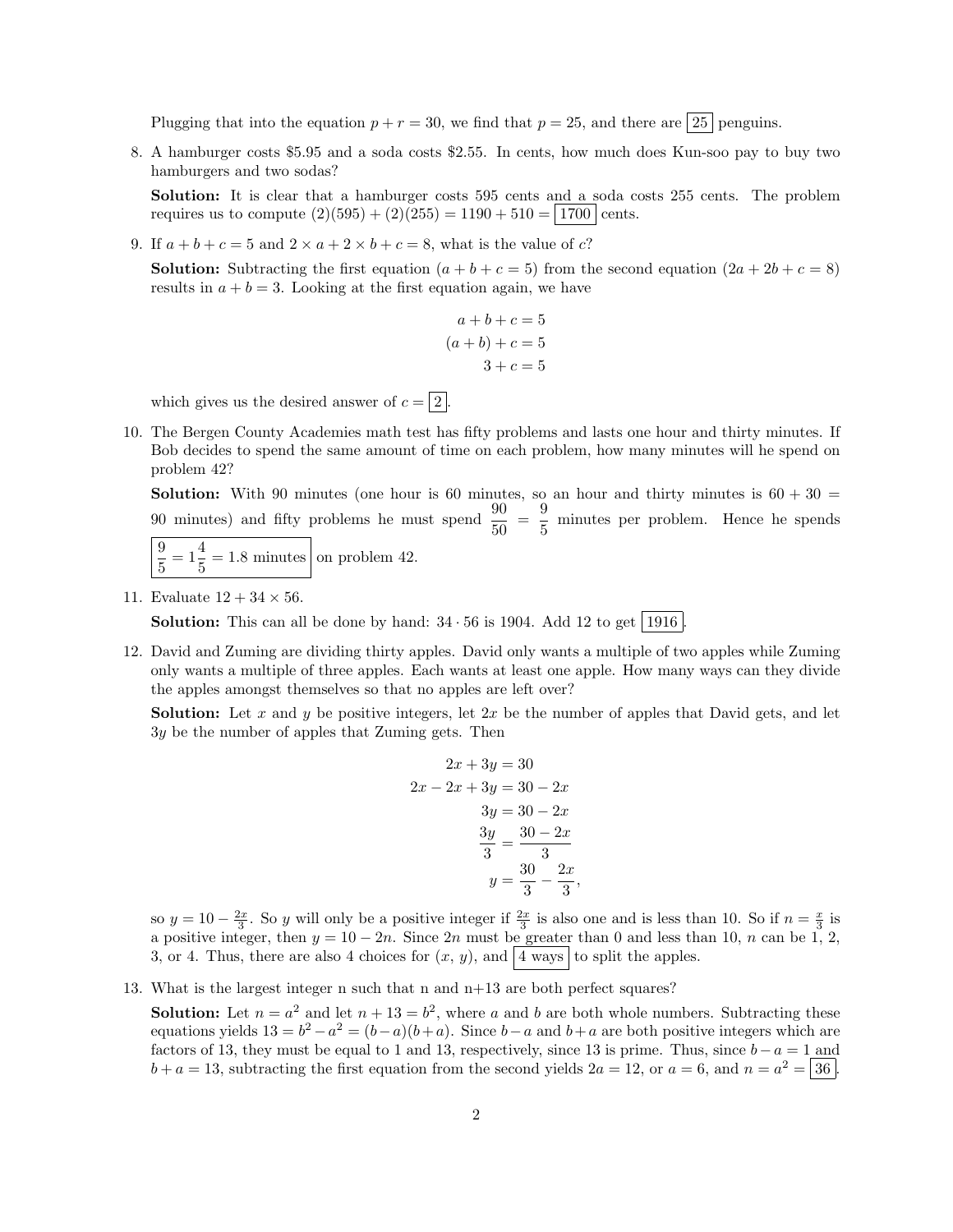14. Kevin is stacking blocks in a pyramid. The first layer contains two blocks, the second layer contains four blocks, the third layer contains six blocks, and so on. If the pyramid has seventeen layers, how many blocks is it composed of?

**Solution:** The number of blocks is simply  $2+4+6+8+10+12+14+16+18+20+22+24+26+$  $28 + 30 + 32 + 34$ , which simplifies to 306.

OR

**Solution:** Again, the number of blocks is  $2 + 4 + 6 + 8 + 10 + 12 + 14 + 16 + 18 + 20 + 22 + 24 +$  $26 + 28 + 30 + 32 + 34$ , but instead of doing the entire sum by hand, we can reorder the terms like this:  $(2+34) + (4+32) + (6+30) + (8+28) + (10+26) + (12+24) + (14+22) + (16+20) + 18$ . This equals  $36 + 36 + 36 + 36 + 36 + 36 + 36 + 36 + 18 = 8 \times 36 + 18 = 288 + 18 = 306$ .

15. What is  $2 + 2 \times (2 + 2 \times (2 + 2 \times (2 + 2 \times 2)))$ ?

**Solution:** This is equivalent to  $2 + 2 \times (2 + 2 \times (2 + 2 \times 6)) = 2 + 2 \times (2 + 2 \times 14) = 2 + 2 \times 30 = 62$ .

16. Many integers can be expressed as a sum of 3 perfect squares. For example,  $5 = 2^2 + 1^2 + 0^2$ . 7 is the smallest positive integer which cannot be expressed in this way. What is the next smallest integer that cannot be expressed as a sum of 3 perfect squares?

**Solution:** From brute force, the answer is simply  $|15|$ .

17. Anand bought a 72-foot long wire fence for his rectangular garden and wants to surround the biggest possible area. One side of the garden is adjacent to his house, so he only needs to surround three sides. In square feet, what is the biggest area he can surround?

Solution: Let a be the length of the sides of the fence that are perpendicular to the house, and let b be the length of the side of the fence that is parallel to the house. Then  $2 \times a + b = 72$ , and we wish to maximize area  $= a \times b$ . This happens when the fence forms a square, so  $a = b$ . We then have  $2\times a+b=2\times a+a=3\times a=72$ , so  $a=b=24$ . Then the maximum area is  $24\times 24=376$  square feet

18. Define a?b to be equal to 
$$
\frac{2 \times a + 3 \times b}{a - b}
$$
. Find (3?4)?2.  
\n**Solution:** (3?4)?2 is equivalent to  $\left(\frac{2 \times 3 + 3 \times 4}{3 - 4}\right)$ ?2 = (-18)?2 =  $\frac{2 \times -18 + 3 \times 2}{-18 - 2} = \frac{30}{20} = \frac{30}{2} = \frac{3}{2} = 1\frac{1}{2} = 1.5$ .

19. If Starbursts are only sold in bags of 6, what is the least number of bags Austin must buy to get 49 Starbursts?

**Solution:** Buying 8 bags will get  $8 \times 6 = 48$  Starbursts, which is not enough. Buying 9 bags will get  $9 \times 6 = 54$  Starbursts, which is more than enough. Therefore, the least number needed is 9 bags

20. A circle is inscribed in a square with a side length of 2. What is the area of the square not inside the circle?

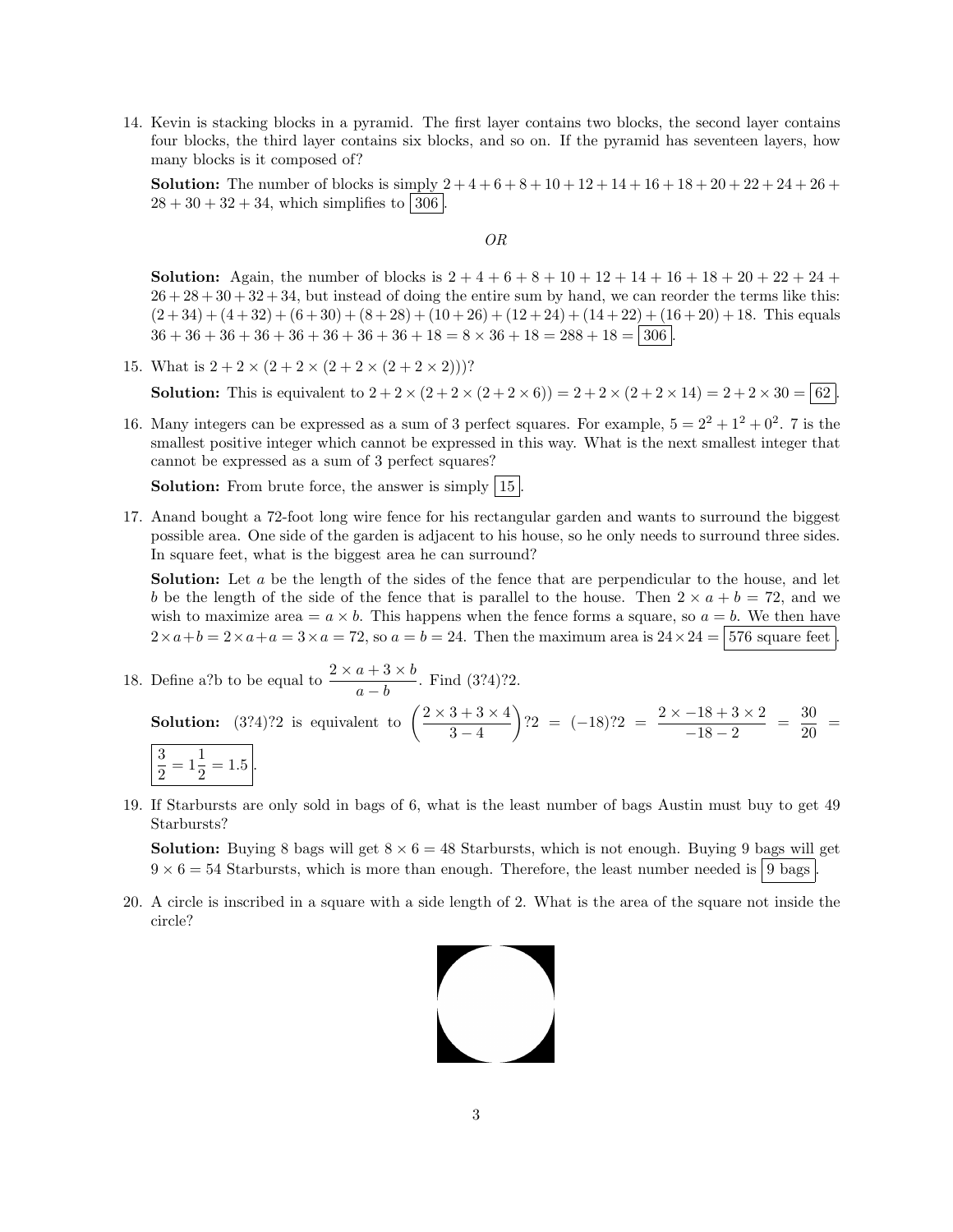Solution: Since the circle is inscribed in the square, its radius is half the side length of the square. Since the side length is 2, the radius  $r$  of the circle is 1. The desired area can be found by subtracting the area of the circle,  $\pi \times r^2 = \pi$ , from the area of the square,  $2 \times 2 = 4$ , which is  $|4 - \pi|$ .

21. How many positive integers less than 80 have exactly four factors?

**Solution:** An integer n with two distinct prime factors p and q, and  $n = p \times q$ , will have exactly four factors  $(1, p, q, \text{ and } p \times q)$ . The possible values of p and q are 2, 3, 5, 7, 11, 13, 17, 19, 23, 29, 31, and 37 (41, the next largest prime, is too big, because  $2 \times 41 > 80$ ). Since order doesn't matter, we can make the assumption that  $p > q$ . Then, if p is 37, 31, or 29,  $q = 2$  (q can't be 3 or higher because then  $p \times q$  would be greater than 80); this accounts for three possible integers. If p is 17, 19, 23, then q is either 2 or 3, which gives 6 possible combinations. If p is 13, then q is 1, 3, or 5 (3 more combinations); if p is 11, q can be 2, 3, 5, or 7 (4 combinations).  $p = 7$  gives 3 combinations (q can be 2, 3, or 5),  $p = 5$  gives two combinations, and  $p = 3$  gives one combination. Adding up these different cases, we find that the total number of possibilities is  $3 + 6 + 3 + 4 + 3 + 2 + 1 = 22$ .

- 22. The angles A, B, C, and D  $(A < B < C < D)$  in a quadrilateral form an arithmetic series. What is  $\frac{B+C}{1}$ ?
	- $\overline{A+D}$

**Solution:** Since the angles form an arithmetic sequence, then  $B$ ,  $C$ , and  $D$  can be expressed in terms of A, namely  $A+d$ ,  $A+2d$ , and  $A+3d$ , respectively, for some real number d. Plugging the expressions for B, C, and D into the fraction, one gets  $\frac{A+n+A+2n}{A+A+3n} = \frac{2A+3n}{2A+3n}$ , which simplifies to  $\boxed{1}$ .

23. Alex Zhu goes to school for nine hours. When he gets home at 5:00 P.M., he does two hours of math. He then spends an hour eating, and does math until 1:00 A.M. He then goes to sleep for seven hours. If Alex does not multitask and can go to and from school in no time, what percent of the day does he spend doing math?

Solution: Since Alex gets home at 5:00 P.M. and does 2 hours of math before eating, he start eating at 7:00 P.M. After his hour of eating (at 8:00 P.M.), he starts doing math again until 1:00 A.M. The time between 1:00 A.M. and 8:00 P.M. is 5 hours; adding this to the 2 hours immediately after school,

we see that Alex does 7 hours of math per day. There are 24 hours in a day, so he spends  $\frac{7}{24}$  of the day doing math.

24. Evaluate

$$
\frac{1}{\frac{1}{2}+\frac{1}{4}}
$$

**Solution:**  $\frac{1}{2} + \frac{1}{4} = \frac{2}{4} + \frac{1}{4} = \frac{2+1}{4} = \frac{3}{4}$ . Then we have

$$
\frac{1}{\frac{1}{2} + \frac{1}{4}} = \frac{1}{\left(\frac{3}{4}\right)} = 1 \times \frac{4}{3} = \left|\frac{4}{3} = 1\frac{1}{3}\right|.
$$

25. Hannah has only dimes and quarters in her coin purse. She notices that if she adds five pennies, eight nickels, and four dimes to her purse, she doubles the amount of money. What is the maximum number of coins with which she could have started out?

**Solution:** Let d be the number of dimes Hannah starts with, and let q be the number of quarters she starts with. Then the amount of money she originally has is, in cents,  $10d + 25q$ . After adding more money, she has  $10 \times (d+4) + 25q + 8 \times 5 + 5 \times 1 = 10d + 40 + 25q + 40 + 5 = 10d + 25q + 85$ . Since this is twice the amount we started with, we have  $2 \times (10d + 25q) = 10d + 25q = 85$ , or  $10d + 25q = 85$ . must equal either 1 or 3; if  $q = 0$ , then  $10d + 25q = 10d$  is a multiple of 10 and therefore can't equal 85; if  $q > 3$ , then  $10d + 25q > 100 > 85$ . Since 2 quarters is equivalent to 5 dimes, we can maximize the number of coins by minimizing the number of quarts; therefore, we choose  $q = 1$ . This gives  $d = 6$ , and a total of  $|7 \text{ coins}$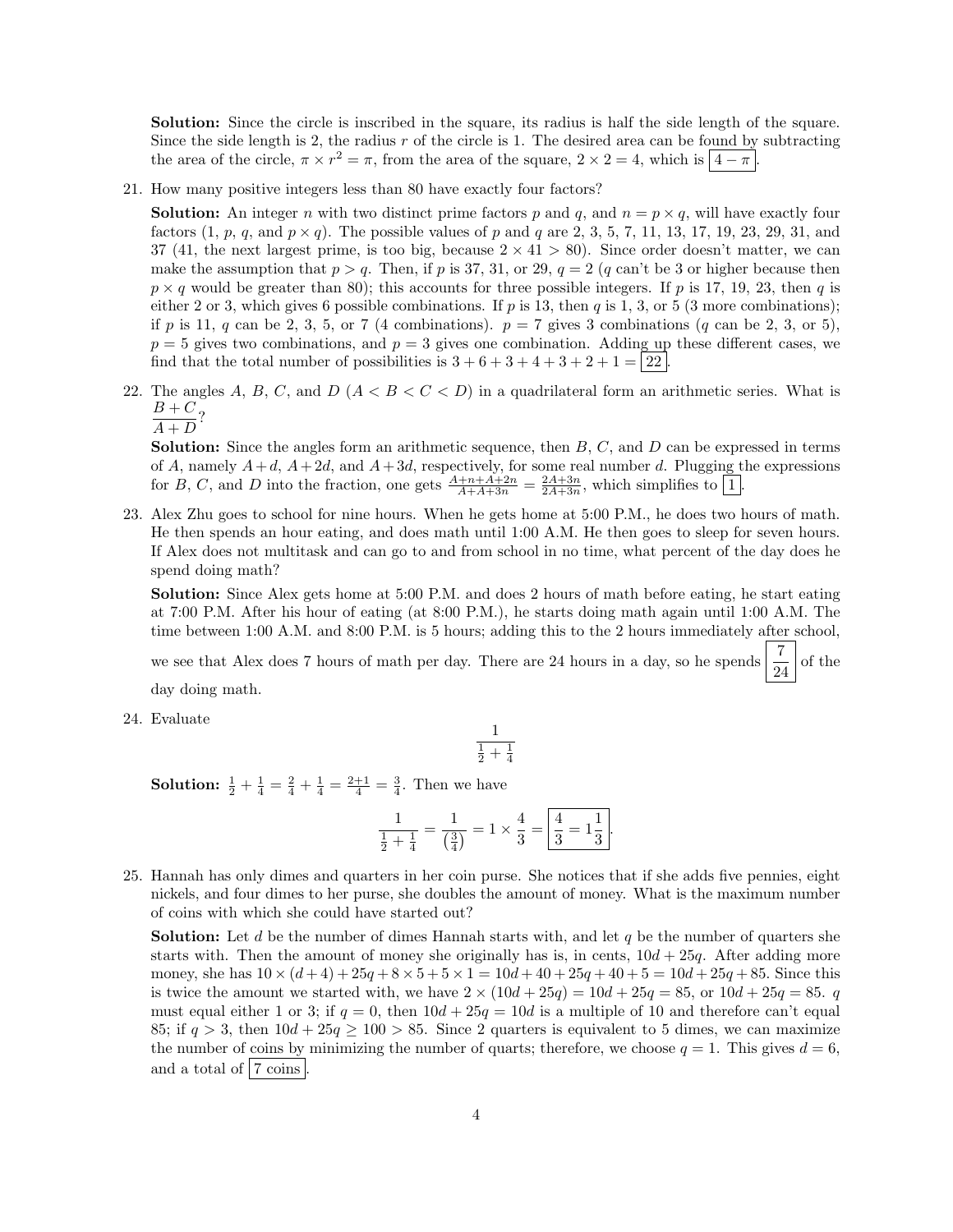26. How many integers from 1 to 100 inclusive are multiples of 12 but not 15?

**Solution:**  $1 \times 12 = 12$  is the smallest number that satisfies the above;  $8 \times 12 = 96$  is the largest, so there are 8 numbers that are multiples of 12 that are between 1 and 100. Numbers that are multiples of both 12 and 15 are multiples of  $lcd(12, 15) = 60$ , so there is one such multiple of 12 that does not satisfy the conditions. Therefore, there are  $8 - 1 = \boxed{7}$  such integers.

27. Janet has an unknown number of gumballs. If she gives one-third of her gumballs to Jim, then Janet and Jim will have the same number of gumballs. If Jim originally had 17 gumballs, how many gumballs did Janet originally have?

**Solution:** Let the original number of gumballs that Janet have be  $3n$ , where n is a positive integer. Then  $2n = n + 17$ , so  $n = 17$ . Therefore, Janet started with  $3n = 3 \times 17 = 51$  gumballs

28. If  $x^2y = 30$ , find x when  $y = 120$  and  $x < 0$ .

**Solution:** Dividing both sides of the equation by  $y$ , we get

$$
\frac{x^2y}{y} = \frac{30}{y}
$$

$$
x^2 = \frac{30}{120} = \frac{1}{4}
$$

Taking a square root results in  $x = +\frac{1}{2}$  $\frac{1}{2}$  or  $x = -\frac{1}{2}$  $\frac{1}{2}$ . Since x must be negative, then x must equal  $\Big|$  – 1 2

.

29. The sum of three consecutive even numbers is 30. What is the product of the first two numbers?

**Solution:** Let  $x$  be the second of the three even numbers. Then the sum of the first three even numbers is  $(x-2) + x + (x+2) = 30$ . This equation simplifies to  $3x = 30$ . Solving for x gets  $x = 10$ . The product of the first two numbers is  $(x - 2) \cdot x$ , and when 10 is substituted for x, the product is  $8 \cdot 10 = | 80 |$ 

30. Evaluate 
$$
(-3) \cdot (-2) \cdot (-1) \cdot \frac{1}{36} \cdot (1) \cdot (2) \cdot (3)
$$
.  
Solution: This is equal to  $(-6) \cdot \frac{1}{36} \cdot 6 = -\frac{36}{36} = \boxed{-1}$ .

31. Kelvin is preparing for the Intermediate Math Open. Each day, he does two more problems than he did the previous day. If he did one problem the first day, how many problems will he have done after the eleventh day?

Solution: Kelvin does 1 problem on the first day, 3 on the second day, 5 on the third day, etc. So the total number of problems Kelvin did in eleven days is  $1+3+5+7+9+11+13+15+17+19+21 = 121$ .

32. What is the largest integer we cannot obtain by adding 3's and 7's?

Solution: By trial and error, we can see that it is impossible to obtain 11 as the sum of 3's and 7's.  $12=3+3+3+3$ ,  $13=7+3+3$ ,  $14=7+7$ . For any number greater than 14, we can just add 3's to 12, 13, or 14 until we get the number we want. Therefore, all numbers greater than 11 can be obtained by adding 3's and 7's, so  $\boxed{11}$  is the answer.

33. The cost of supplying food for Tim's party was \$1000. If the cost of entrance to the party is \$5, how many people need to come for Tim to have \$500 left (after paying for the food) to buy presents for himself?

Solution: Tim needs to raise \$1500 to have \$500 left over after paying for food, which can be achieved if  $\frac{$1500}{$5 \text{ per person}} = 300$  people attend his party.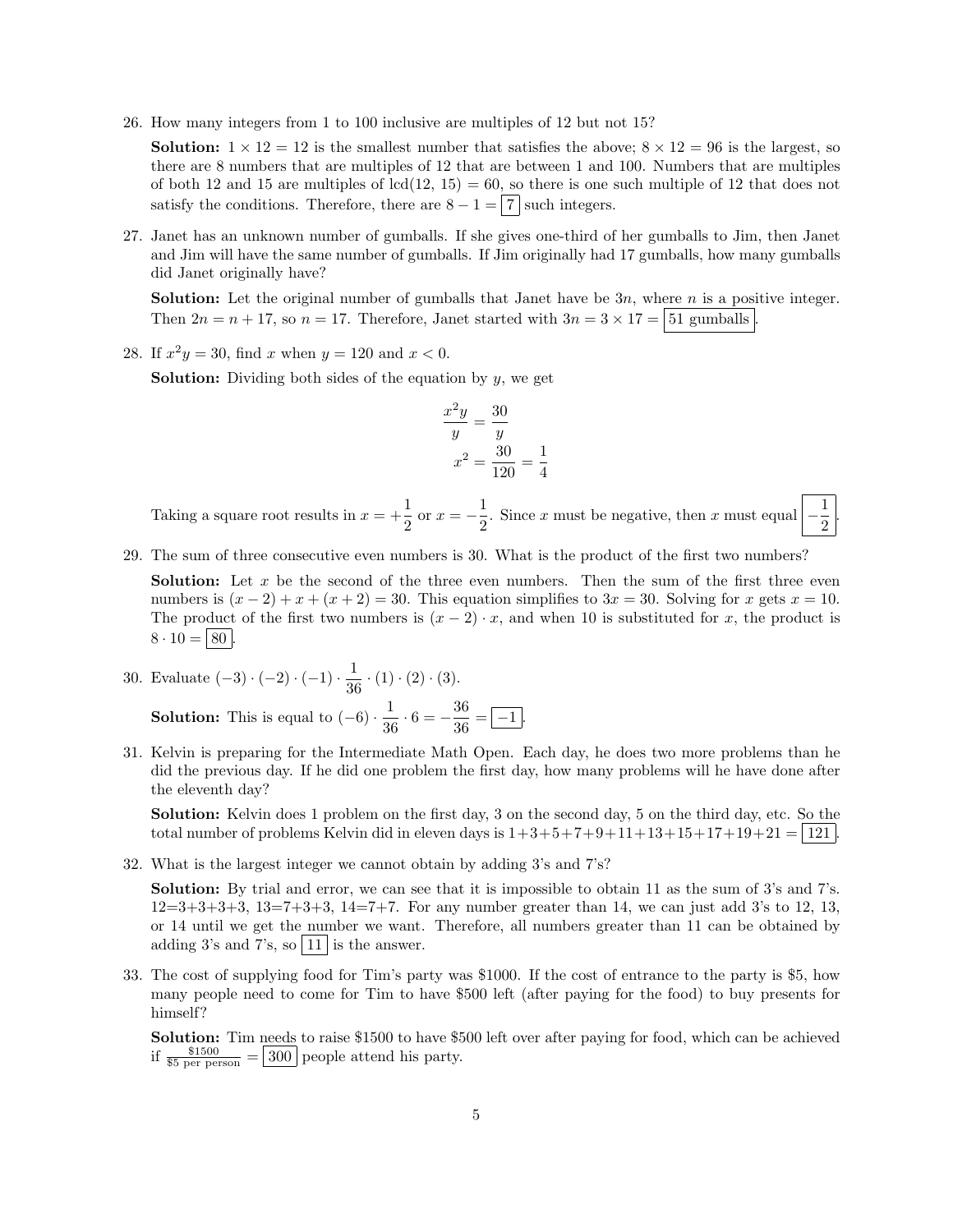34. How many integers from 1 to 100 (inclusive) leave a remainder of 2 or 4 when divided by 5?

Solution: When divided by 5, a number can only have a remainder of 0, 1, 2, 3, or 4. These remainders follow a pattern:  $1, 2, 3, 4, 0, 1, 2, 3, 4, 0$ , etc. For every five consecutive numbers, two of them will have remainders of 2 or 4. There are 100 numbers from 1 to 100, so we can split this up into 20 sets of five consecutive numbers each. In each set, there are two numbers that have remainders of 2 or 4, so there are  $20 \cdot 2 = |40|$  total numbers with this property.

35. If one Jenny equals two Kristinas, three Kristinas equal six Lisas, and ten Lisas equal fifteen Margoes, how many Jennies equal 180 Margoes?

**Solution:**  $1J = 2K$ .  $3K = 6L$ , so diving both sides by 3, we get  $K=2L$ .  $10L = 15M$ , so dividing both sides by 5, we get  $2L=3M$ . So  $1J = 2K = 2(2L) = 2(3M) = 6M$ . So  $180M = 30(6M) = 30J$ , so  $\sqrt{30}$  Jennies equal 180 Margoes.

36. The area of a square is equal to its perimeter. What is its side length?

**Solution:** Let s be the side length of the square. The area of the square is  $s^2$ . The perimeter of the square is 4s. So we have  $s^2 = 4s$ . Dividing both sides by s, we get  $s = |4|$ .

37. What is last digit of  $2^{16}$ ?

**Solution 1:** By brute force,  $2^{16} = 65536$ , so the last digit is  $\boxed{6}$ .

**Solution 2:** Write out the powers of two starting with  $2<sup>1</sup>$ . Notice that the last digits form the sequence 2, 4, 8, 6, 2, 4, 8, 6,... and that every fourth power of two has 6 as its last digit. Therefore,  $\vert 6 \vert$  is the last digit of  $2^{16}$ .

38. Ian is filling in a sequence with a specific pattern: 1, 2, 3, 6, 11, 20, 37, 68, a, b. Compute  $a - b$ .

Solution: Each number in the sequence (after the first three) is the sum of the three previous numbers. So  $b = 68 + 37 + a = 105 + a$ . Thus,  $a - b = a - (105 + a) = |-105|$ 

39. Jordan is solving a calculus problem that requires him to give a single integer answer. Let  $p$  be the probability he gets the problem right and  $q$  be the probability he gets the problem wrong. Assuming that there is no partial credit, what is  $p + q$ ?

Solution: If Jordan does not get the problem right, he gets it wrong, and vice versa. The total probability is 1 and the probability that Jordan gets the problem right is  $p$ , so the probability that he gets the problem wrong is  $1 - p$ , which equals q. Thus,  $p + q = p + (1 - p) = \boxed{1}$ .

40. Jordan buys 5 Häagen Dazs ice creams and 3 steaks for \$9. Bryan buys 13 Häagen Dazs ice creams and 15 steaks for \$27. If Fahmid buys one Häagen Dazs ice cream and one steak, how much does he pay?

**Solution:** Let h be the cost of ice cream and s be the cost of steak (both in dollars). Then the first statement translates to  $5h + 3s = 9$  and the second statement translates to  $13h + 15s = 27$ . Add up the equations to get  $18h + 18s = 36$  and divide both sides by 18 to get the cost of one Haagen Dazs and one steak, which is  $\frac{1}{2}$ 

41. Kevin's book has 707 pages. How many sixes will he come across in the page numbers?

Solution: In the ones digit, a 6 will appear once every 10 pages. So in the first 700 pages, there will be 70 6's in the ones column. There is one more for page 706, so in total there are 71 6's in the ones column. In the tens column, there will be 10 6's every 100 pages (pages 60 through 69, for example). So in the first 700 pages, there will be 70 6's in the tens column. Pages 701-707 all have 0's in the tens column, so there will be 70 6's in the tens column. In the hundreds column, there will be 6's from pages 600-699 only. Thus, there are 100 6's in the hundreds column. Adding these together, we see that there are  $71 + 70 + 100 = 241$  total 6's in the page numbers.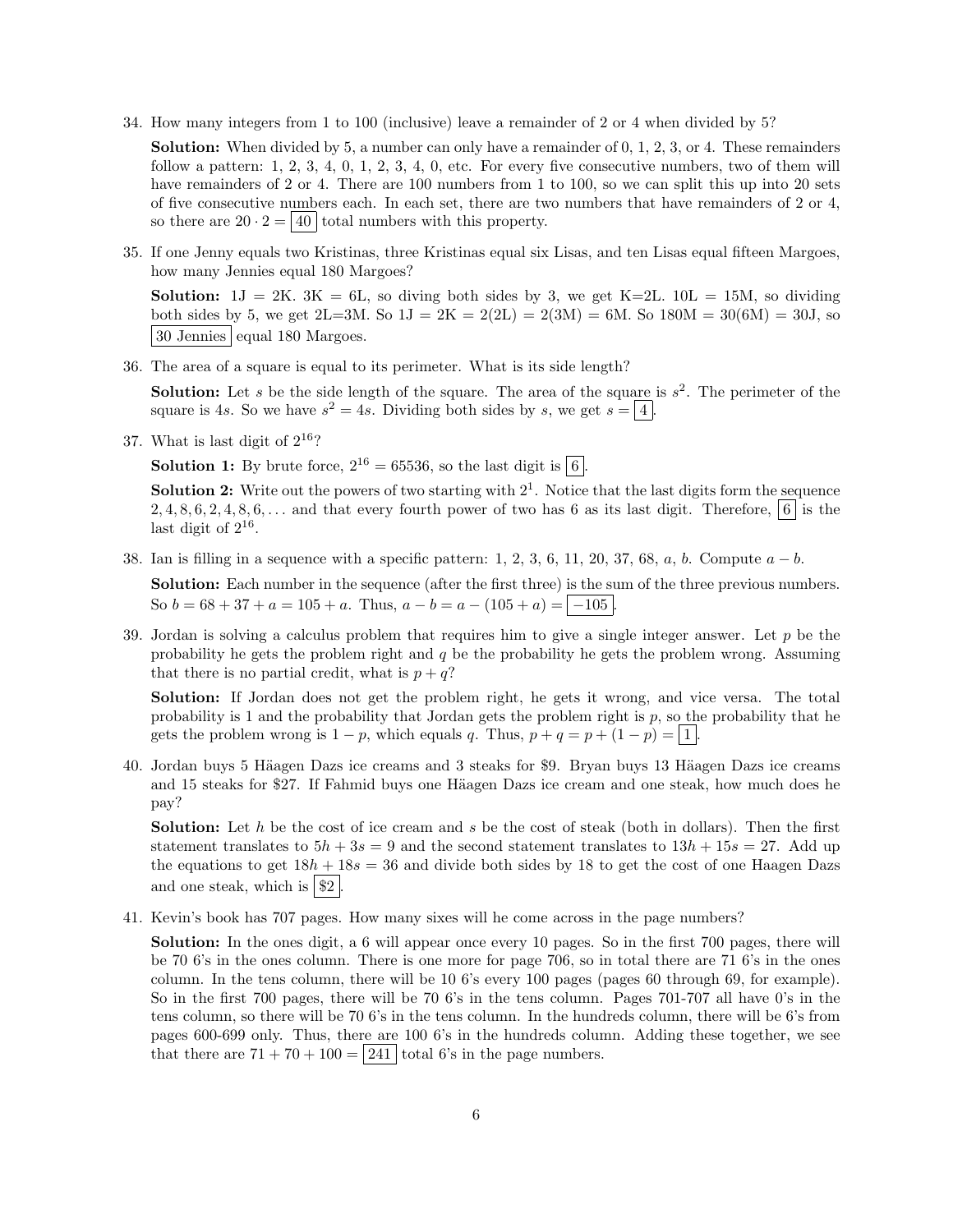42. If I have twenty-five meters of wire and want to use it to make a rectangle with the biggest possible area, what is the area of that rectangle in square meters?

Solution: With a given perimeter, the rectangle with the largest area is a square. There are 25 meters of wire to make four sides, so each side has a length of  $\frac{25}{4}$ . Thus, the area of the square is

$$
\left(\frac{25}{4}\right)^2 = \boxed{\frac{625}{16}}
$$

.

43. Find  $\frac{1}{1 \cdot 2} + \frac{1}{2}$ .

 $\frac{1}{2 \cdot 3} + \frac{1}{3 \cdot \cdot \cdot}$  $\frac{1}{3 \cdot 4} + \cdots + \frac{1}{99 \cdot 1}$  $\frac{1}{99 \cdot 100}$ . Solution:  $\frac{1}{n(n+1)} = \frac{(n+1)-n}{n(n+1)} = \frac{n+1}{n(n+1)} - \frac{n}{n(n+1)} = \frac{1}{n}$  $\frac{1}{n} - \frac{1}{n+1}$  $\frac{1}{n+1}$ . Using this, we can rewrite the expression as  $\left(\frac{1}{1}\right)$  $\frac{1}{1} - \frac{1}{2}$ 2  $+\left(\frac{1}{2}\right)$  $\frac{1}{2} - \frac{1}{3}$ 3  $+\left(\frac{1}{2}\right)$  $\frac{1}{3} - \frac{1}{4}$ 4  $+ \cdots + \left(\frac{1}{\alpha}\right)$  $\left(\frac{1}{99} - \frac{1}{100}\right)$ . Canceling out the middle terms, we are left with  $\frac{1}{1} - \frac{1}{10}$  $\frac{1}{100} = \frac{100}{100}$  $\frac{100}{100} - \frac{1}{10}$  $\frac{1}{100} = \frac{100 - 1}{100}$  $\frac{100-1}{100} = \frac{99}{100}$  $\frac{100}{100}$ .

44. Kevin has two red balls, three blue balls, and one white ball. All balls of the same color are indistinguishable. How many ways are there of arranging the six balls in a line?

**Solution:** There are  $6! = 720$  possible ways to arrange 6 balls in a line. However, since some of the balls used are the same, some of these arrangements will be identical. There are 2 red balls used, so the total number of possibilities must be divided by  $2! = 2$  to account for repeats. Similarly, there are 3 blue balls used, so the total number of possibilities must be divided by 3! = 6 to account for repeats. Therefore, there are  $\frac{720}{2.6} = \boxed{60}$  possible arrangements.

- 45. Evaluate (−0)+(−1)−(−2)+(−3)−(−4)+(−5)−(−6)+(−7)−(−8)+(−9)−(−10)+...+(−99)−(−100). **Solution:** Group the numbers into 50 pairs:  $(-1 + 2) + (-3 + 4) + \cdots + (-99 + 100)$ . Each pair simplifies to 1, so the total sum is  $50 \times 1 = | 50 |$ .
- 46. Find the area of the triangle bounded by the x-axis, the y-axis, and the line  $y = -7x + 14$ . **Solution:** The line  $y = -7x + 14$  intersects the axes at the points  $(2,0)$  and  $(0,14)$ . The region formed is a right triangle with a height of 14 and a base of 2, so the area is  $\frac{1}{2} \cdot (14) \cdot (2) = 14$ .
- 47. A man is born in 1900 and dies in 2000. He is not 100 years old when he dies. How old is he? Solution: In the man already had his birthday in 2000, he would be 100 years old. If he did not already have his birthday in 2000, he would be one year less, making him  $|99|$  years old.
- 48. Yi is trying to guess the locker combination to a lock. The lock code is a 3 digit number, with the digits from 0 to 9. He knows that the first digit is not a 9 and the second digit is not a 9. He also knows that the product of the digits is 0. What is the maximum possible sum of the digits of the locker code? (The first digit can be zero)

Solution: Since the product is 0, at least one of the digits is 0; since we are trying to maximize the sum, there will only be one 0, and the rest of the digits will be as large as possible. If the 0 is the first digit, then the second digit can be at most 8, and the last digit can be at most 9, with a sum of 17. A similar situation occurs if the 0 is the second digit. If the 0 is the last digit, then both the first and second digits can be at most 8, with a sum of 16. Therefore, the maximum possible sum is  $|17|$ .

49. Bob is driving down a straight road in his car. He drives for two hours at 45 miles per hour and then for three more hours at 40 miles per hour. How far, in miles, does Bob travel in total?

**Solution:** distance = rate  $\cdot$  time. In the first part of his trip, Bob travels  $2 \cdot 45 = 90$  miles. In the second part of his trip, Bob travels  $3 \cdot 40 = 120$  miles. Thus, Bob travels  $90 + 120 = |210$  miles in total.